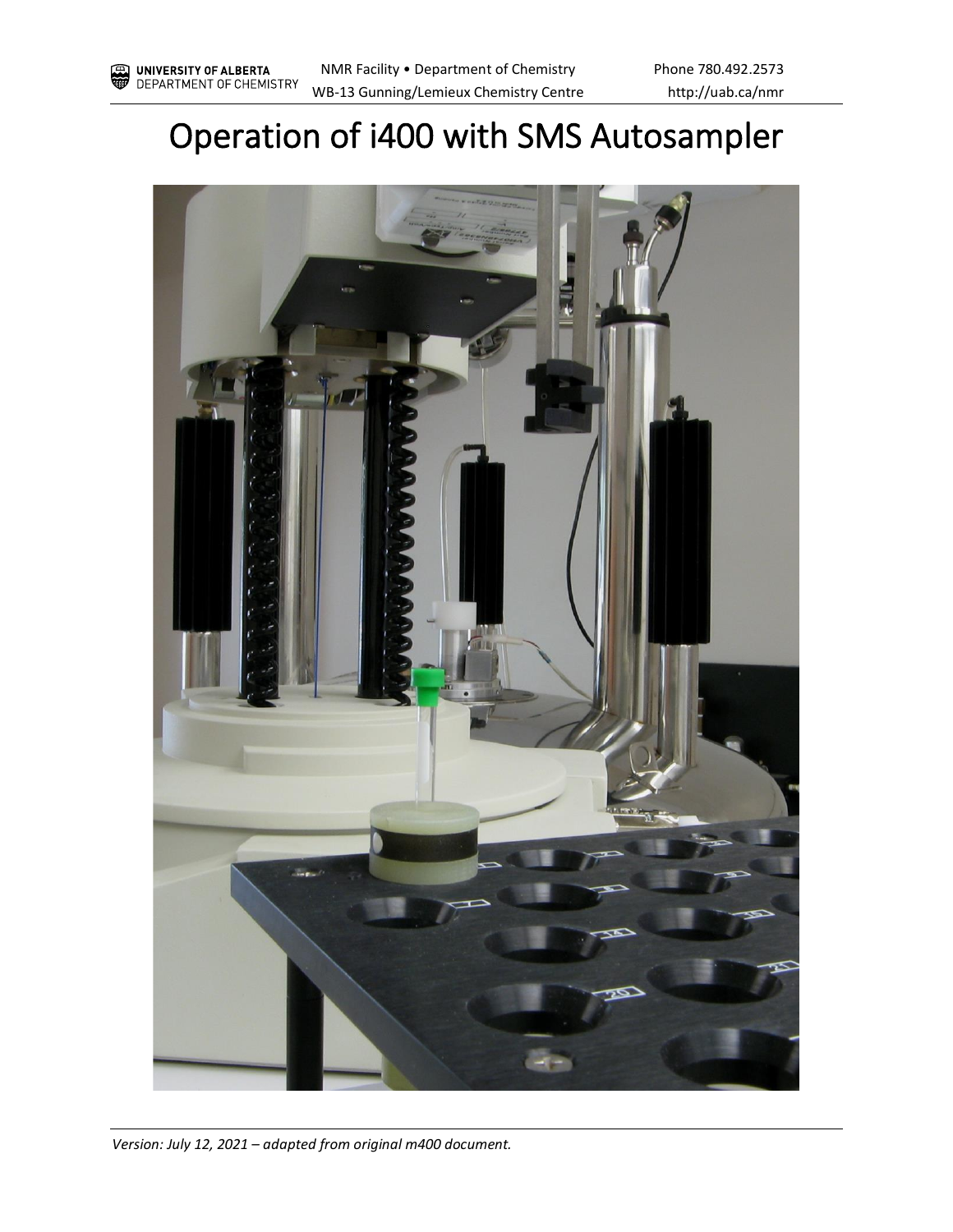## **Table of Contents**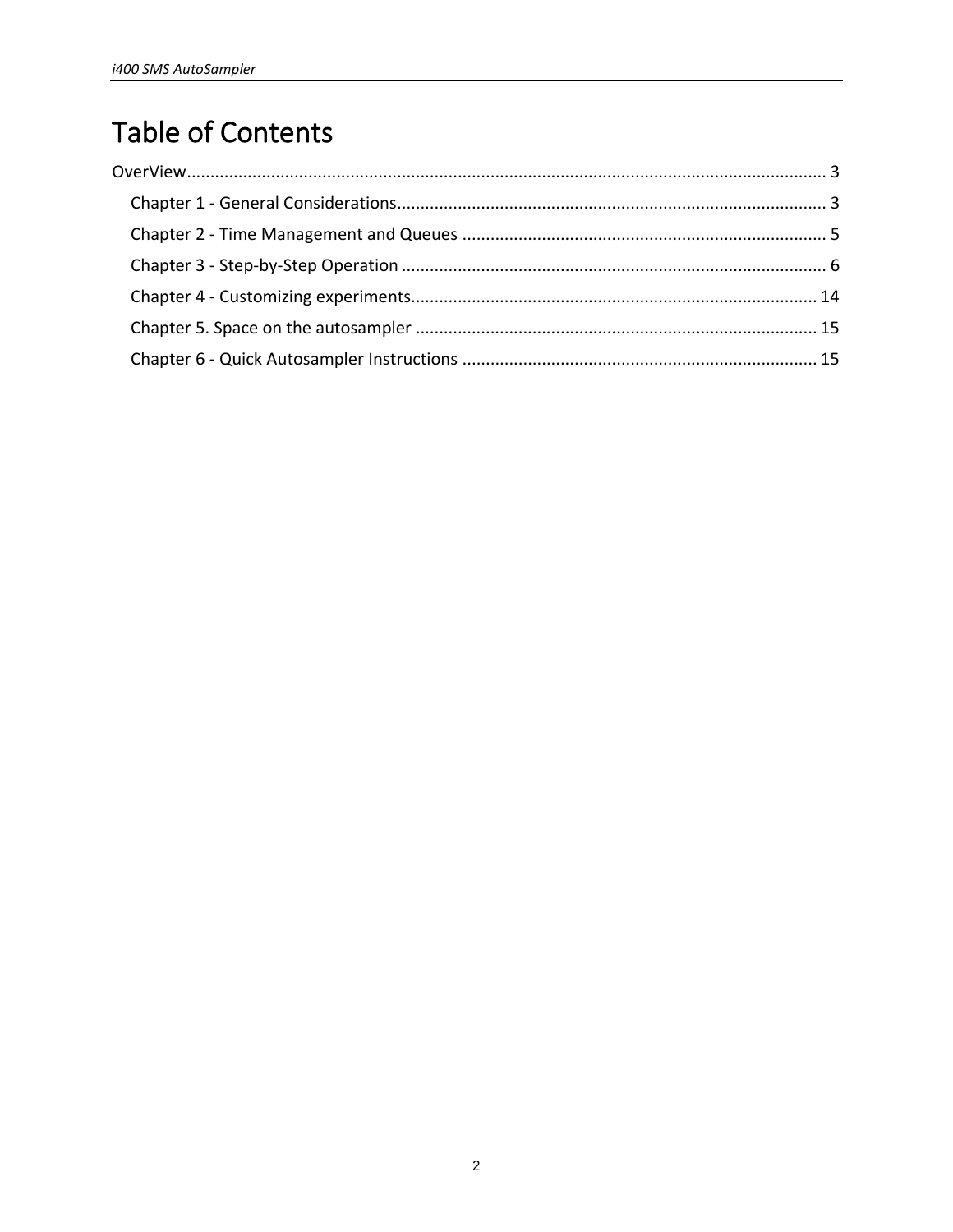## <span id="page-2-0"></span>**OverView**

The usage of the i400 with "SMS autosampler" robot is intended to be as similar as possible to the u500 with "7510-AS" auto sample carousel and the v700 with "7620-AS" robotic arm system. There are of course physical differences in usage between these systems, mostly governed by the autosampler specifications, but all system's software interfaces have been programmed to look and behave as similar as possible to each other.

### <span id="page-2-1"></span>Chapter 1 - General Considerations

- Operation is intentionally **simple** and **strict** due to the attached robotic sample handling system.
- No manual tuning, locking, or shimming is required. The hardware and controlling software perform these operations, including inserting/ejecting and moving samples to and from the bore of the instrument from the stand-by racks on top of the support table. Users are required to: insert the sample in a spinner, place the sample/spinner in an appropriate position, start the submission software, select the desired experiment(s), adjust number of scans, click "submit", then select their solvent, and lastly supply a sample name for storage.
- The same experiments are available on the i400 as other instruments.
- **Full length 7 inch (184 mm) NMR tubes MUST be used** (please see last page).

\*NMR tubes that are cracked, chipped, or broken will be too short and may damage the instrument and/or sample.

#### **WARNING**

**No** "J-Young" tubes on the i400 SMS robotic system The robot fingers grab the tube not the spinner and will break the sample.



- **Avoid the use of excessive parafilm.**
	- o Use parafilm sparingly and only if sealing your sample is necessary. **One single** layer of wrap around the tube is plenty. Too much parafilm may damage the instrument and/or sample.
- **No data processing/plotting** at the instrument. Please use one of the NMR data station(s).
- **An e-mail address is required for usage.** The instrument will send an **e-mail** when all experiments for a sample are complete or when a sample fails to run due to an error.
- **Retrieve your sample(s) when done.**
- **Files are saved automatically** in a standard format and location based on the date the sample was run, spectrometer name, time acquired, user name, research group and sample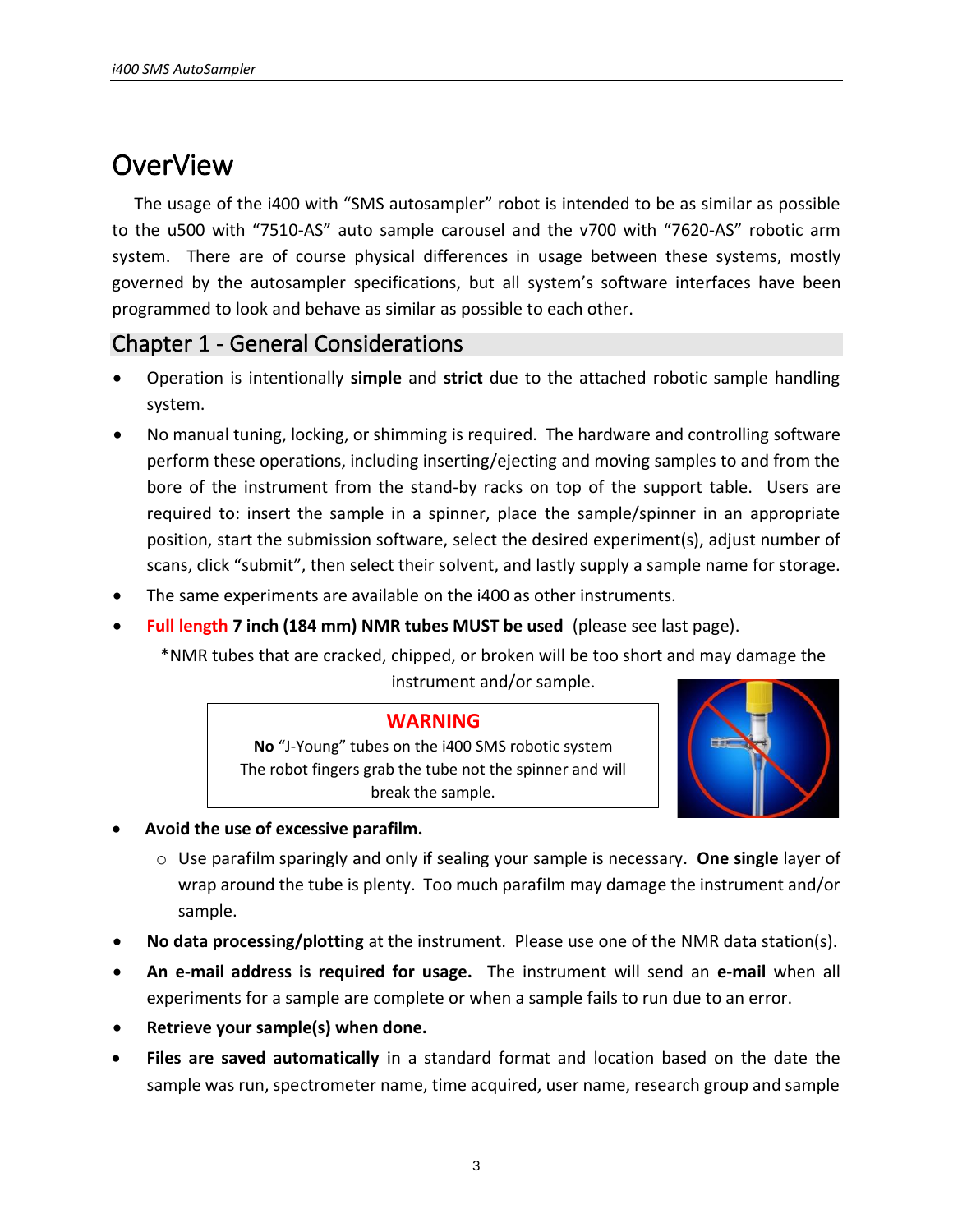name. The time stamp ensures that all file names are unique. For example, the user *Testuser* in the research group *demo* measures a H1 1D on the sample named *robot demo* on the i400. The text in blue italics*, robot demo*, was entered by the user.

The resulting location and file name:

#### **Example Research Lab Data**

```
group/nmrdata/DATA_FROM_NMRSERVICE/Testuser/2021.06/2021.06.13.i4_robot_
demo_13.45_H1_1D.fid
```
For students taking classes and using the i400, data will be saved by their course number, student ID, and sample name.

Example: As above the text in blue italics was entered by a student in Chem 461/561.

#### **Example Chem 461/561**

…/ch461/nmrdata/studentID/2021.06.07.i4\_robot\_demo\_13.45\_H1\_1D.fid

- **NMR Sever Backups** Data are copied to the user's regular research account every half hour on the half hour and all data can be found in the directory **DATA\_FROM\_NMRSERVICE** in the user's regular research account.
	- o Examples of when files will appear in a user's research account: a file saved at 11:25 am is copied to a research account at 11:30 am while a file saved at 11:35 am is written to a research account at 12:00 pm. In the above *robot\_demo* example, the spectrum was recorded at 13:45 (*i.e.* 1:45pm) and the user will find their data in their research account in the directory specified above at 14:00.
- **Samples not picked up within 24 hours will be disposed of** without further notice.
- **In case of problem**
	- o Place the "**Out of Order Sign**" up in front of the keyboard
	- o **Contact the NMR staff**  Phone: 780.492.2573, room WB-13, and/or email the NMR Facility Manager after hours**.**
	- o **Do not attempt repairs yourself.**
	- o **When in doubt, stop.**
	- o **Be safe**. Never do anything that will endanger you or others. Remember we are never in a rush.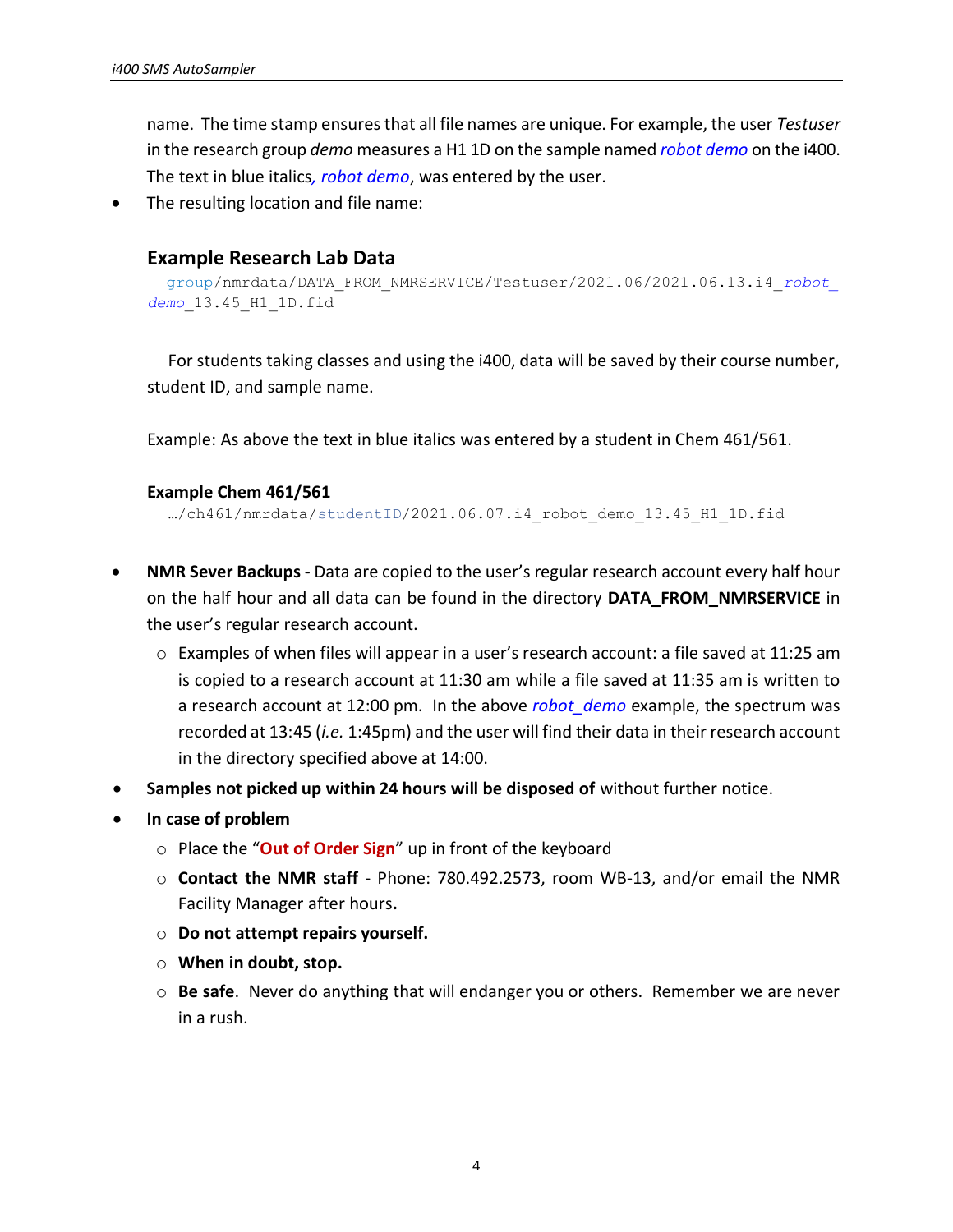### <span id="page-4-0"></span>Chapter 2 - Time Management and Queues

- Holidays are treated like regular days for schedules.
- The start/end of queues and maximum study length for each sample are controlled by the software. These times are periodically reviewed based on user input, repairs, and feedback.
- Studies must fit within the desired queue. No time is carried forward from one queue to the next. The day queue (DayQ) starts at 8:00 am and ends at 8:00 pm, while the night queue (NightQ) starts at 8:00 pm and ends at 8:00 am.
- •

**Table 1** - Summary of DayQ and NightQ Maximum Study Times

|                                                                        | <b>Monday-Friday</b> | Saturday & Sunday |  |  |
|------------------------------------------------------------------------|----------------------|-------------------|--|--|
| <b>DayQ</b>                                                            | $08:00 - 20:00$      | $08:00 - 20:00$   |  |  |
| max. study time                                                        | 1 hour               | 4 hours           |  |  |
|                                                                        |                      |                   |  |  |
| <b>NightQ</b>                                                          | $20:00 - 08:00$      | $20:00 - 08:00$   |  |  |
| max. study time                                                        | 8 hours              | 8 hours           |  |  |
| Sample submission to the NightQ is available daily, starting at 16:00. |                      |                   |  |  |

All study times indicated in Table 1 include the **total experimental time**, plus all overhead required by the spectrometer to insert, lock, and shim a sample (*i.e.* approximately 3 min per sample).

#### The software will prevent the following:

- Sample submission to a study queue when the combined time of all experiments for one sample is over the study time limit for the selected queue.
- Changes or additions to a study once submitted for acquisition.
- Additional sample submissions when the DayQ or NightQ is already full.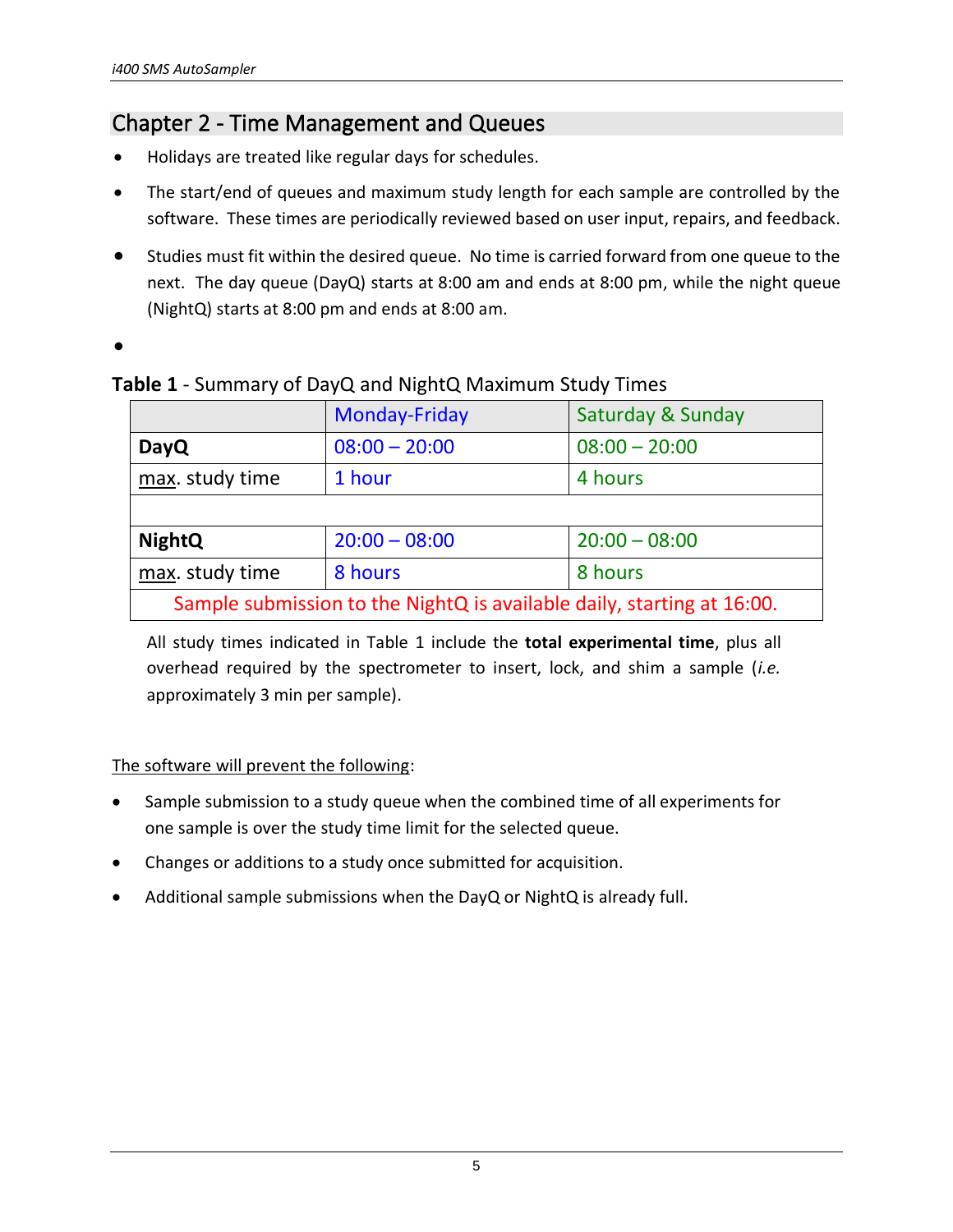### <span id="page-5-0"></span>Chapter 3 - Step-by-Step Operation

It is assumed throughout these instructions that tray **Position 01** is the next available position in the autosampler, but any grey, green, or red completed position may be available (see below).

1. The Login Window (Fig. 1) should be present. If someone has forgotten to logout, please click the "Switch Operator" button (Figure 6) which should return the system to the Login Window. The very large number (**1** in this example) indicates the next suggested available position in tray. Select your research group from the **Operator** drop-down list and enter the **Password** for your operator/group. Generally, the same password is used as on other spectrometers, however the password *prefix* will be different for each instrument.



**Figure 1** - Login Window.

**Hint:** Having a problem with the password? Check for an accidental "spacebar" keystroke before the password from trying to wake up the sleep display.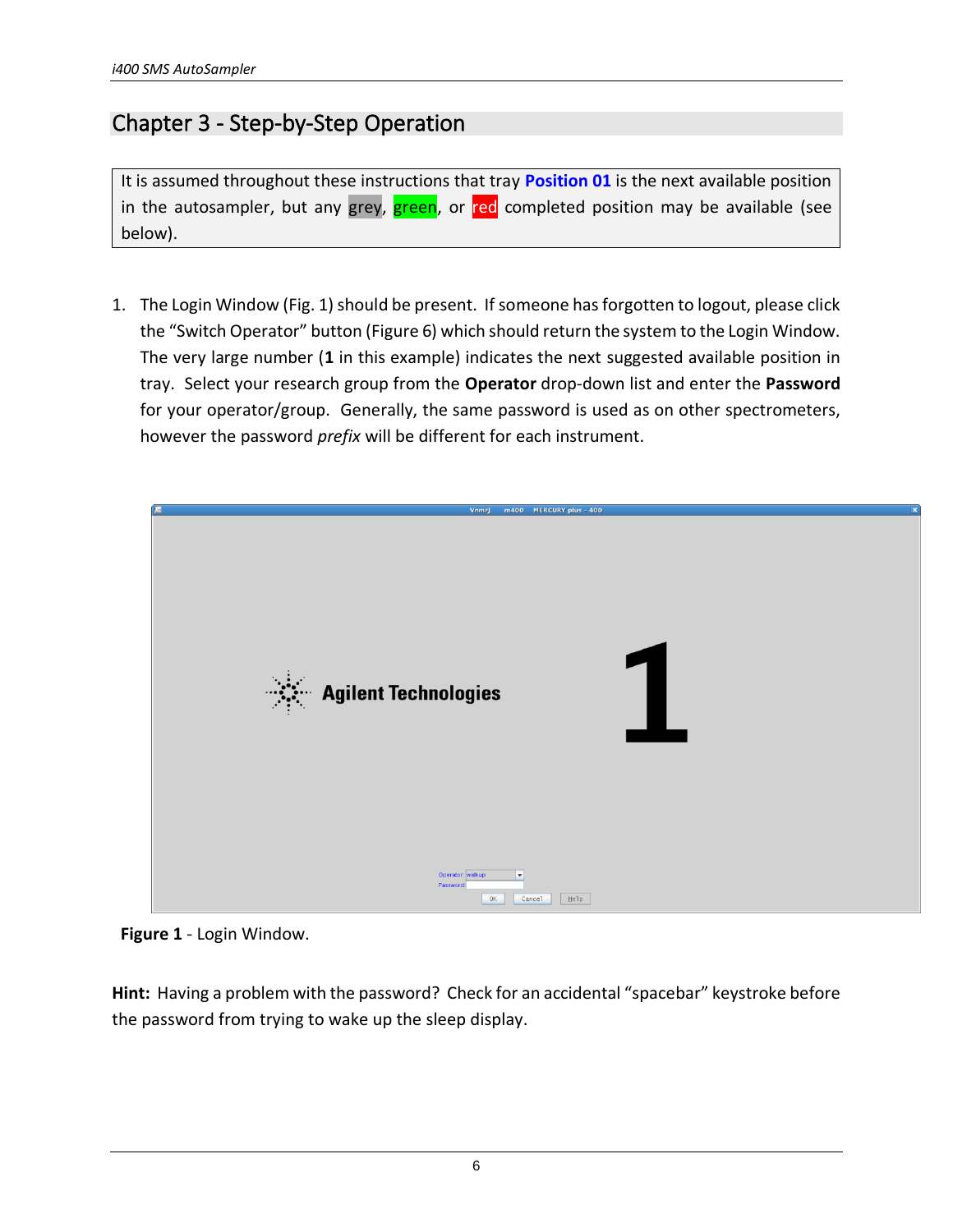| 僵                       |                                                                           |                       |                 |                                                                |               | <b>Vnmrj</b>                  |                                                                                       |                        | $\boxed{\square}$ $\boxed{\blacksquare}$ $\boxed{\blacktriangleright}$ |
|-------------------------|---------------------------------------------------------------------------|-----------------------|-----------------|----------------------------------------------------------------|---------------|-------------------------------|---------------------------------------------------------------------------------------|------------------------|------------------------------------------------------------------------|
|                         | Eile Help                                                                 |                       |                 |                                                                |               |                               |                                                                                       |                        |                                                                        |
|                         |                                                                           |                       |                 |                                                                |               |                               |                                                                                       | <b>Retrieve Sample</b> | $- J_L $ - $ M$<br>Switch Operator                                     |
|                         | <b>Experiment Selector</b>                                                | $a \times$            |                 | experiment 2 has been created<br>experiment 3 has been created |               |                               |                                                                                       |                        |                                                                        |
| n e s                   | $1D$ 2D                                                                   |                       | ٠               | experiment 4 has been created                                  |               |                               |                                                                                       |                        |                                                                        |
| $\bullet$               | $H1$ <sub>-1</sub> D                                                      | $C13_11D$             | $\times$        |                                                                |               |                               |                                                                                       |                        |                                                                        |
|                         |                                                                           |                       |                 |                                                                |               |                               | 1234156                                                                               |                        | $\frac{1}{2}$ Zone: $\boxed{1}$ $\rightarrow$                          |
|                         | C13_APT                                                                   | C13_DEPTG             |                 |                                                                |               |                               | 10 <sup>°</sup>                                                                       |                        | Sample#: 2 ( 0 study )                                                 |
|                         |                                                                           |                       |                 |                                                                |               |                               |                                                                                       |                        | Status: empty                                                          |
|                         | F19_1D                                                                    | P31.1D                |                 |                                                                |               |                               |                                                                                       |                        |                                                                        |
|                         | Study Queue                                                               | $\sqrt{a}$ $\times$   |                 |                                                                |               |                               |                                                                                       |                        |                                                                        |
|                         | <b>View: Spectrometer</b>                                                 | ᅬ                     |                 |                                                                |               |                               |                                                                                       |                        |                                                                        |
|                         | 9 auto_20130617_01<br><b>Completed Studies (0 Samples)</b>                |                       |                 |                                                                |               |                               |                                                                                       |                        |                                                                        |
|                         | Studies in progress (0 Samples)                                           |                       |                 |                                                                |               |                               |                                                                                       |                        |                                                                        |
|                         | <b>Errored Studies (0 Samples)</b><br><b>Priority Studies (0 Samples)</b> |                       |                 |                                                                |               |                               | 50<br>49.                                                                             |                        |                                                                        |
|                         | Studies in day queue (0 Samples)<br>Studies in night queue (0 Samples)    |                       |                 | Start Acquire Process Setup Hardware Show Time                 |               | Stop <sub>1</sub>             |                                                                                       |                        | $\sqrt{4}$                                                             |
|                         |                                                                           |                       | Standard        | <b>Study Info</b>                                              |               |                               | <b>Switch Operator</b>                                                                |                        |                                                                        |
|                         |                                                                           |                       |                 | Operator:                                                      | <b>BUNDLE</b> |                               | <b>Reset Study</b>                                                                    |                        |                                                                        |
|                         |                                                                           |                       |                 | <b>Student Name:</b><br><b>Sample Name:</b>                    |               |                               | <b>Acquisition Help</b>                                                               |                        |                                                                        |
|                         |                                                                           |                       |                 | <b>Email to:</b><br><b>Temperature:</b>                        | 27.0 C        |                               |                                                                                       |                        |                                                                        |
|                         |                                                                           |                       |                 | Solvent:                                                       | cdcl3         |                               | <b>Processing Help</b>                                                                |                        |                                                                        |
|                         |                                                                           |                       |                 |                                                                |               |                               | <b>Automation Scratch Space:</b><br>/home1/walkup/vnmrsys/Automation/auto_20130617_01 |                        |                                                                        |
|                         | Submit to DayQ   Submit to NightQ                                         |                       |                 |                                                                |               |                               |                                                                                       |                        |                                                                        |
|                         |                                                                           |                       |                 |                                                                |               |                               |                                                                                       |                        |                                                                        |
| $\times$                |                                                                           |                       |                 |                                                                |               |                               |                                                                                       |                        |                                                                        |
| $\overline{\mathbb{H}}$ | Spin<br>Temp                                                              | Lock<br>Sample<br>0.1 | Probe<br>m400qz | $\blacktriangle$                                               | Idle          | experiment 4 has been created |                                                                                       |                        |                                                                        |

**Figure 2** - VNMRJ interface when used with "Walkup" style autosamplers.

- 2. The graphical user interface for the sample changer software is shown in Fig. 2. Tray locations shown in Grey, Green, or Red are available for use. Tray positions that are shown in Cyan, Yellow, or Purple are busy and **NOT** to be used.
- 3. In our example, remove Spinner 01 from the spinner tray (Fig. 3). If your sample has a removable label, attach the label to the spinner tray where Spinner 01 was located so that your sample label can be found again and attached to your sample if/when removed.



**Figure 3** - Spinner tray for the i400. Similar trays are at the u500 and v700 but with different tray sizes, etc.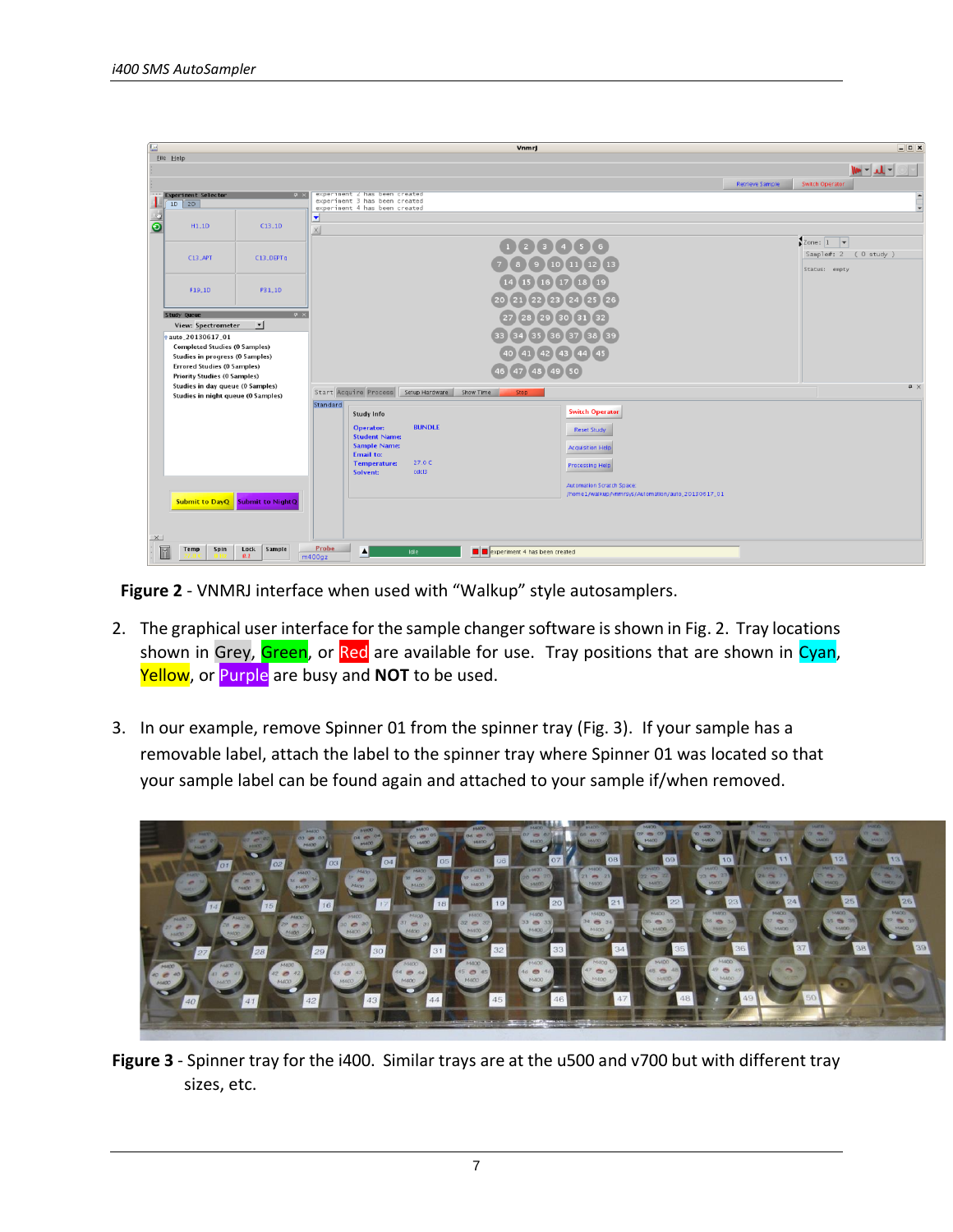

**Figure 4** Sample depth gauge. These are at all spectrometers. If a sample breaks contact staff for help, especially if it breaks in the depth gauge.

> **Figure 5** – Example of theSMS sample tray with a sample in tray position 01. The yellow line indicates the sample position below the fingers of SMS autosampler (*i.e.* sample tray position number 02) or the sample position that is currently in the magnet.



### **WARNING**

**DO NOT** place a sample below the fingers of the autosampler or add/remove samples when the arm is moving.

- 4. Insert your sample into spinner 01 and set the sample position in the spinner using the depth gauge as shown in Fig. 4.
- 5. Place your sample-in-spinner into the sample tray position 01 on the autosampler (Fig. 5). Remeber: **Never put your sample directly under the autosampler' s fingers** (highlighted by the line, Fig. 5). Doing so will lead to sample loss and equipment damage. The robot arm position indicates the sample that is/was active, and is still in the magnet. The sample will eventually be returned to that tray position.
- 6. Click on the software **Virtual Tray Position #1** (Fig. 6), and then click on the *Submit to DayQ* or *Submit to NightQ* button to enter **submit mode** for either the DayQ or NightQ, respectfully, depending on the time of day and which queue is desired (see Table 1, and Fig. 7).
- 7. Select the experiments you wish to run from the buttons in the top left of the software and note that 1D and 2D experiments are in separate groups (Fig. 7).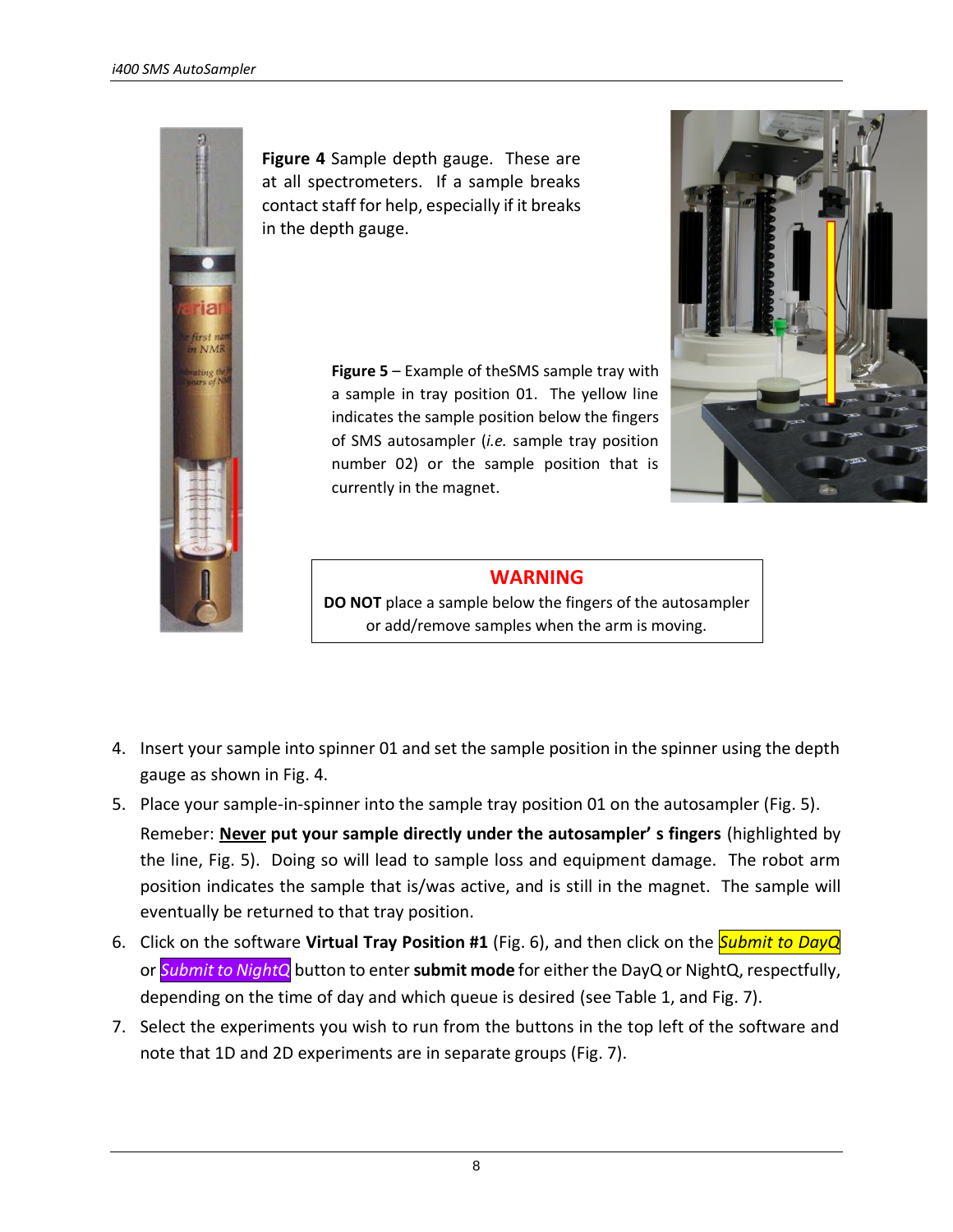

**Figure 6** – Example clicking on virtual tray position number 1 to start the submission process.

- 8. If needed and time permits additional experiments can be added to the study.
	- See Fig. 7 example where a H1\_1D and GHSQC have been added to the study.



**Figure 7** – Example of DayQ submit mode with two experiments selected showing completion times.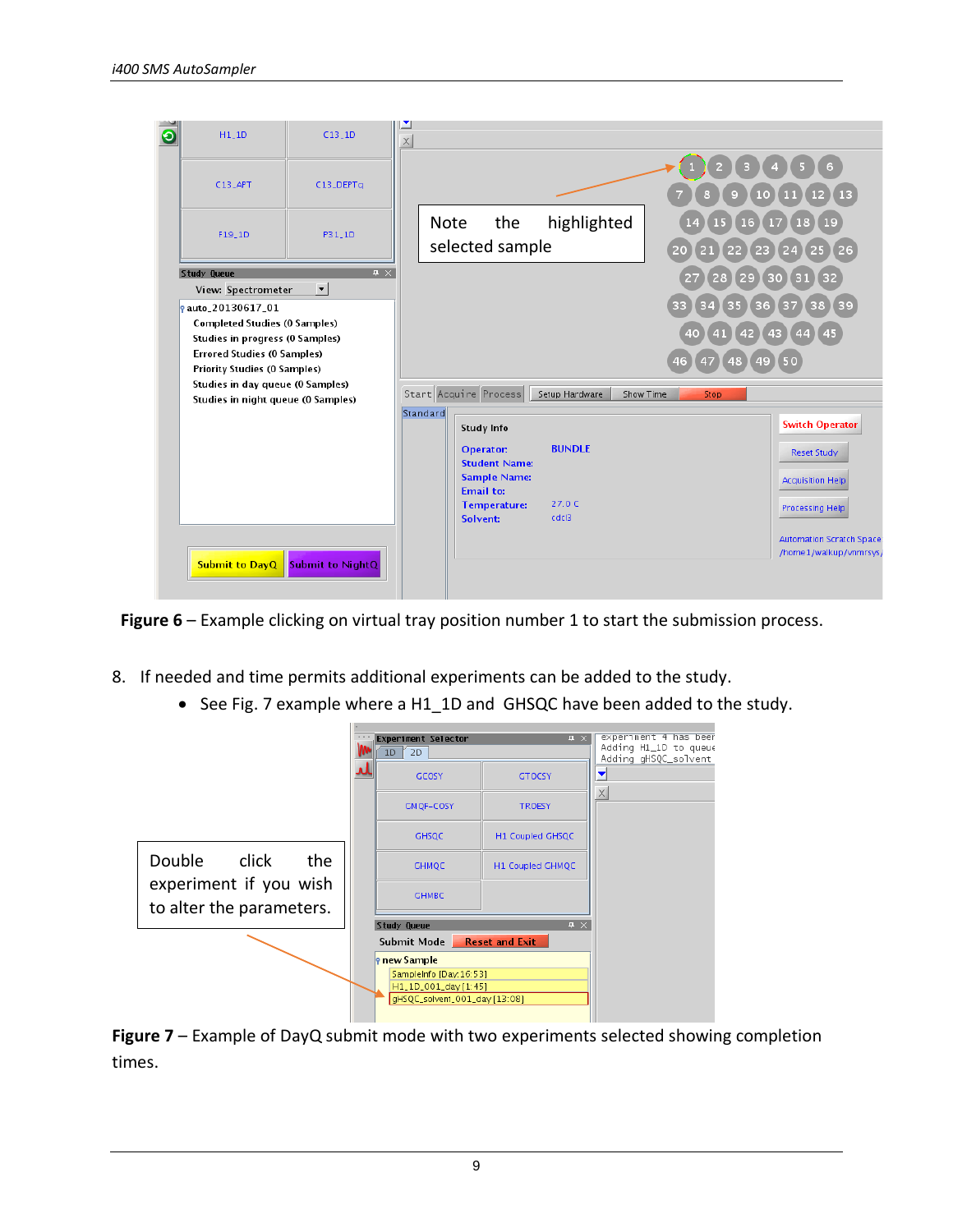- 9. The study length will increase as more experiments are added until the maximum time limit is reached for the StudyQ. The study length contains "overhead" for robot movement, locking, shimming, *etc.*
- 10. Make sure the study has all desired experiments and changes to those experiments. Changes to an experiment must be made before submitting the study. Simply double click on the experiment that you would like to change, *i.e.* H1\_1D in Fig. 7, and then make changes to the experiment as desired (Chapter 4, Fig. 13).
- 11. When all desired experiments have been added and/or modified, click on the **Submit** button (Fig. 6) to submit the study for acquisition. **NO further changes are possible once the study has been submitted to the desired StudyQ.**
	- $\blacksquare$  If desired the entire study can be cancelled/reset by clicking on: **Reset Study**. All experiments will be removed and new experiments can be added. The button Reset and Exit will remove all experiments and exit out of submit mode.
- 12. The system will then ask you to **identify yourself** by entering your on-line reservation username (Fig. 8). Sample submission will be allowed to continue:
	- **if** your username and email address are registered with the NMR Service group.
	- **if** you belong to the same research group as the Operator that is logged in.

13. A new window will appear (Fig. 9) to identify your sample.

- **enter a name** for your sample
- **select the solvent** from the drop down box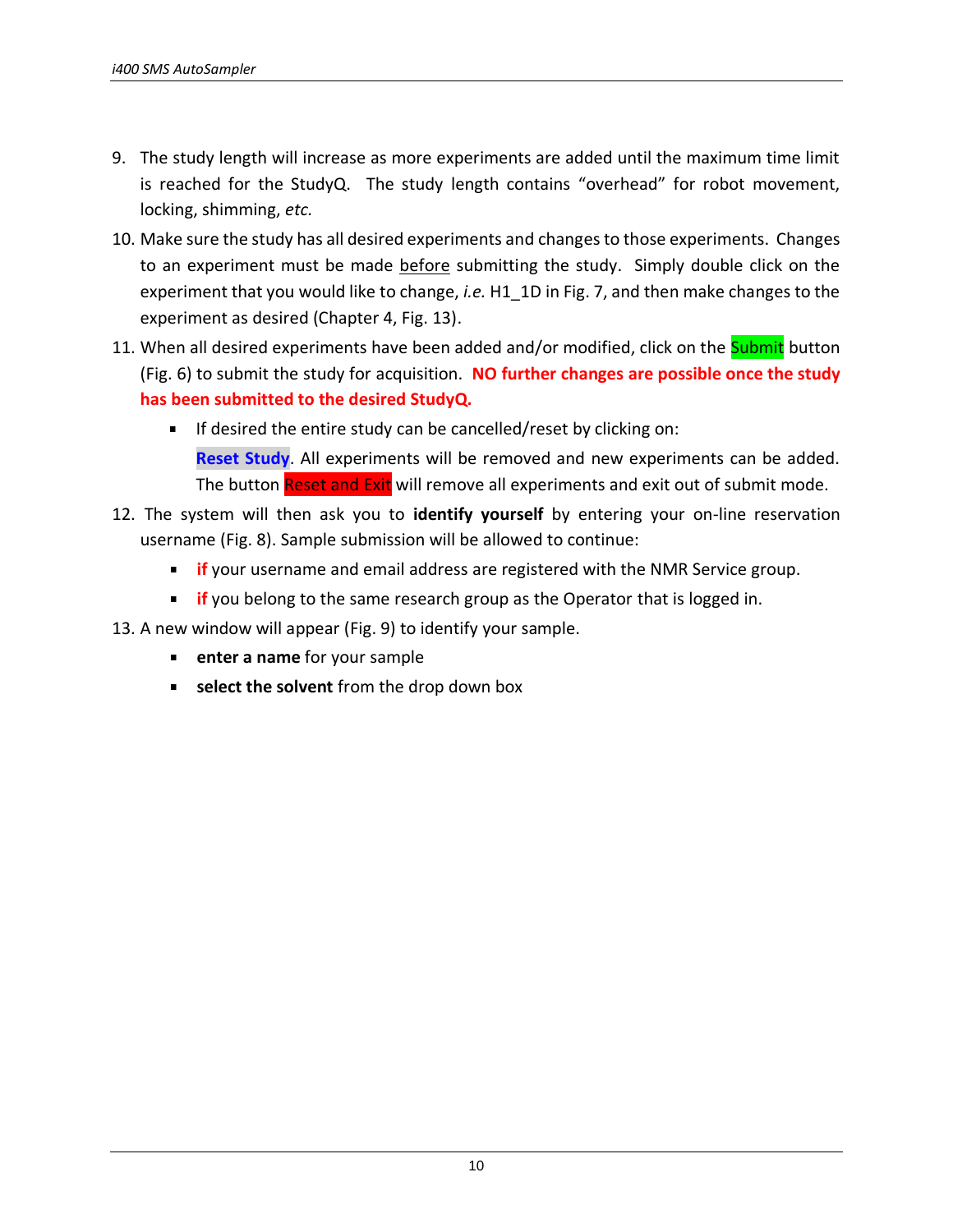|  |  |  | What is your online NMR reservation username: |  |
|--|--|--|-----------------------------------------------|--|
|  |  |  |                                               |  |

**Figure 8** – Identify user for file saving.

| Queue                                                                                                                                                                                                                                   |  |
|-----------------------------------------------------------------------------------------------------------------------------------------------------------------------------------------------------------------------------------------|--|
| <b>Required</b><br>Identify Your Sample.<br>Irobot demo<br>Sample name:                                                                                                                                                                 |  |
| 7.26 CDCI3                                                                                                                                                                                                                              |  |
| Usage:<br>Idcheck has already identified you. Please enter your sample's name and solvent.<br>The data will be saved in the format indicated below:<br>$\sim$ /nmrdata/RESGRP/yourname/2008.07/2008.07.18.m4_samplename_14:11_H1_1D.fid |  |
|                                                                                                                                                                                                                                         |  |
| Cance <sub>1</sub><br>0K                                                                                                                                                                                                                |  |

**Figure 9** - Identify your sample.

- 14. Click on the "OK" button to complete your sample submission or click "Cancel" to reset the study.
- 15. Finally, complete the submission process by pressing the Enter key (Fig. 10) on the VNMRJ command line.



**Figure 10** - Press Enter on the VNMRJ command to complete the submission process.

16. The system will insert your sample, find the lock, tune and match, and shim your sample. The StudyQ will display your study as active or submitted to the queue of choice, the sample location, operator name and sample name (Fig. 11). If the study is active, experiments in progress and experiments waiting in the study are highlighted (Fig. 11) as follows: Cyan- the current running experiment, Yellow - the experiment(s) waiting to be acquired during the DayQ, and the approximate time the experiment will start.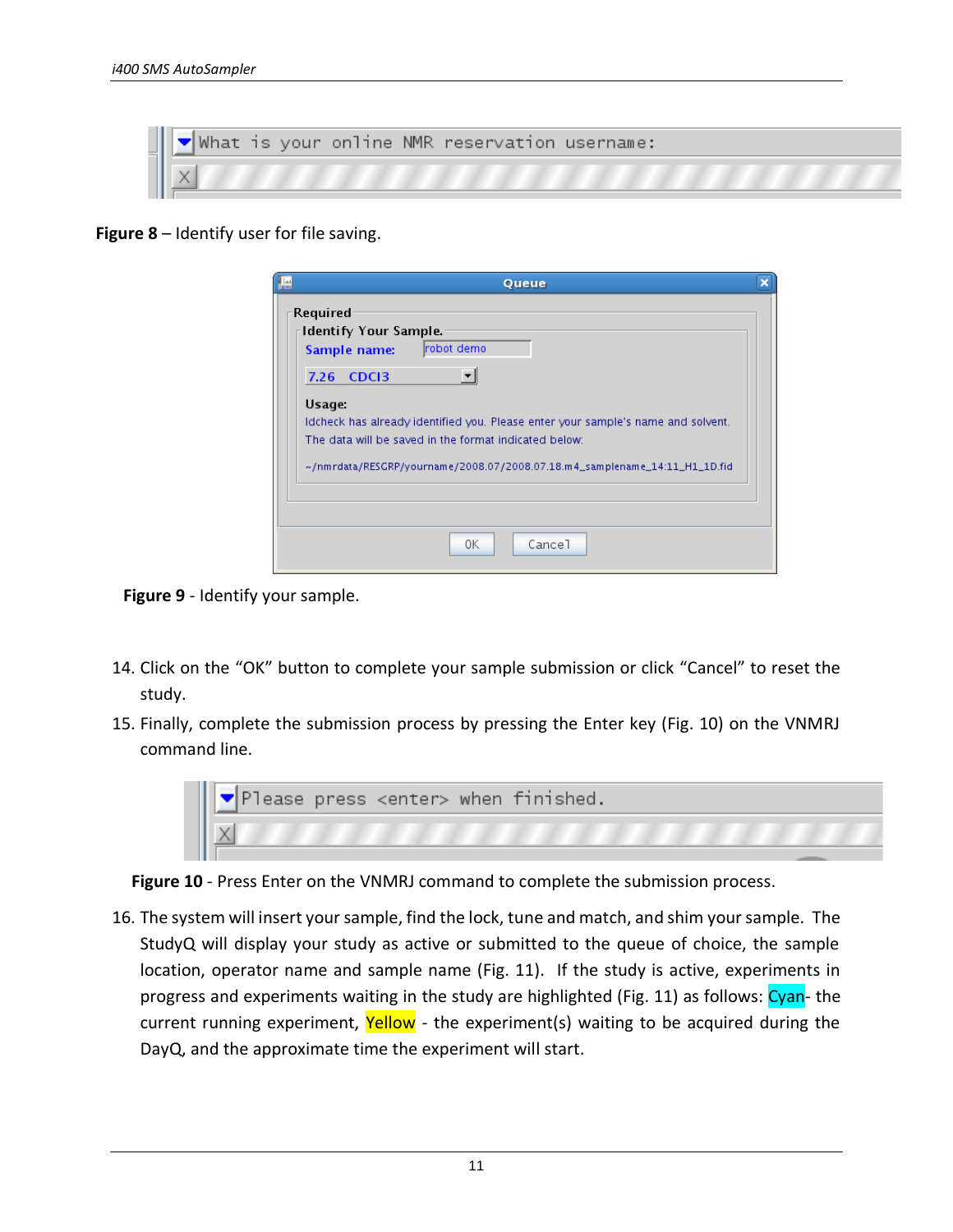| Study Queue                                 | 且<br>$\times$ |
|---------------------------------------------|---------------|
| <b>View: Spectrometer</b>                   |               |
| <b>9 auto_20120507_03</b>                   |               |
| <b>PActive Study (loc2_BUNDLE)</b>          |               |
| H1_1D_001 1:57                              |               |
| apt_solvent_001 [01:48 PM]                  |               |
| <b>P</b> Completed Studies (4 Samples)      |               |
| eloc1_BUNDLE 7510AS_demo                    |               |
| eloc2 BUNDLE demo                           |               |
| eloc1 BUNDLE demo                           |               |
| eloc2 BUNDLE demo                           |               |
| Studies in progress (0 Samples)             |               |
| Errored Studies (0 Samples)                 |               |
| <b>Priority Studies (0 Samples)</b>         |               |
| <b>e</b> Studies in day queue (1 Samples)   |               |
| ⊶loc3_BUNDLE demo [01:59 PM]                |               |
| <b>e</b> Studies in night queue (1 Samples) |               |
| ⊶loc4_BUNDLE demo [08:00 PM]                |               |
|                                             |               |

**Figure 11** - StudyQ summary panel. Information is displayed about the current StudyQ, samples that are: active, completed, pending acquisition or encountered an error in the DayQ or NightQ.

- 17. If no other samples are to be submitted, click on the button Switch Operator (Fig.2) to return the system to the login screen (Fig 1.)
- 18. **Relax!** Go back to work and wait for the system to send you an email. Then pick up your sample.
- 19. If **another sample** is to be measured, select the next available tray position in autosampler and software panel (for example tray position #2, Fig. 2 and 5) and repeat steps 3 to 18 above for that sample.
- 20. When submitted and accepted, the StudyQ displays the Operator name and sample position as shown in Fig. 11.
- 21. Notes about colors in the virtual sample tray see Fig. 12 (next page).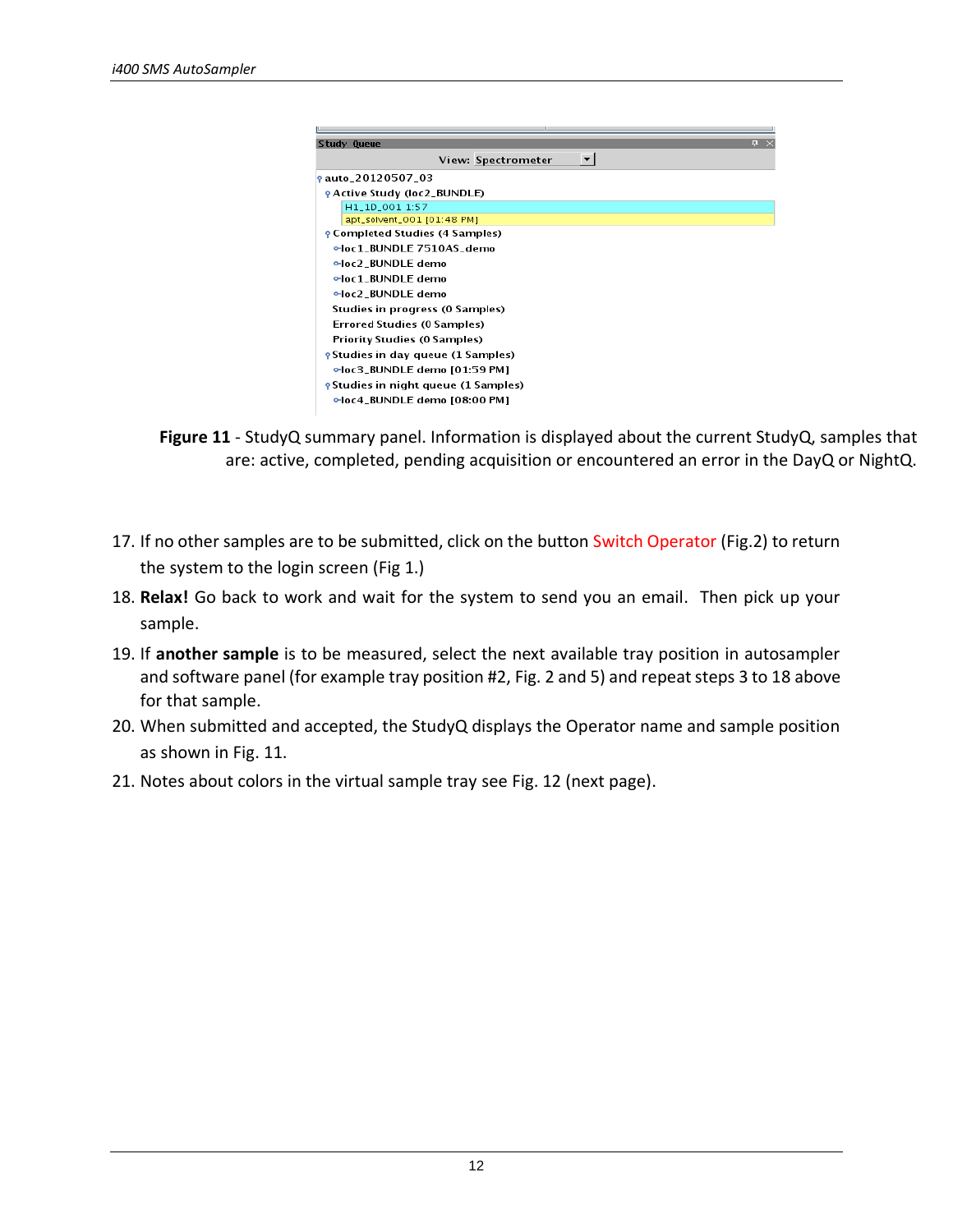

**Figure 12** - Virtual sample tray colors and their explanation.

| Positions OK to use |                                                                                                                                                                                                                                                                           |  |  |  |  |
|---------------------|---------------------------------------------------------------------------------------------------------------------------------------------------------------------------------------------------------------------------------------------------------------------------|--|--|--|--|
| Grey                | A tray position that is available to use, no sample is present. PLEASE use these tray<br>positions first.                                                                                                                                                                 |  |  |  |  |
|                     | <b>Green</b> The sample was completed successfully and an email has been sent to the user. Ok to re-<br>use. If a sample is in the spinner please remove the sample, re-attach the sample's label,<br>and place in a tray beside the spectrometer host computer.          |  |  |  |  |
| Red                 | The sample encountered an error and did not complete successfully. An email has been<br>sent to the user. OK re-use. If a sample is in the spinner please remove the sample, re-<br>attach the sample's label, and place in a tray beside the spectrometer host computer. |  |  |  |  |

#### **Positions NOT ok to use**

**Cyan** The samp**l**e is currently being measured by the system. **DO NOT use.**

**Yellow** A sample has been submitted to the DayQ and is waiting in the DayQ for measurement. **DO NOT use.**

**Purple** A sample has been submitted to the NightQ and is waiting in the NightQ for measurement Dark purple (not shown) can indicate that a sample is in prescan (*i.e.* the system is loading the sample, finding the lock, shimming, tuning, *etc.*). **DO NOT use.**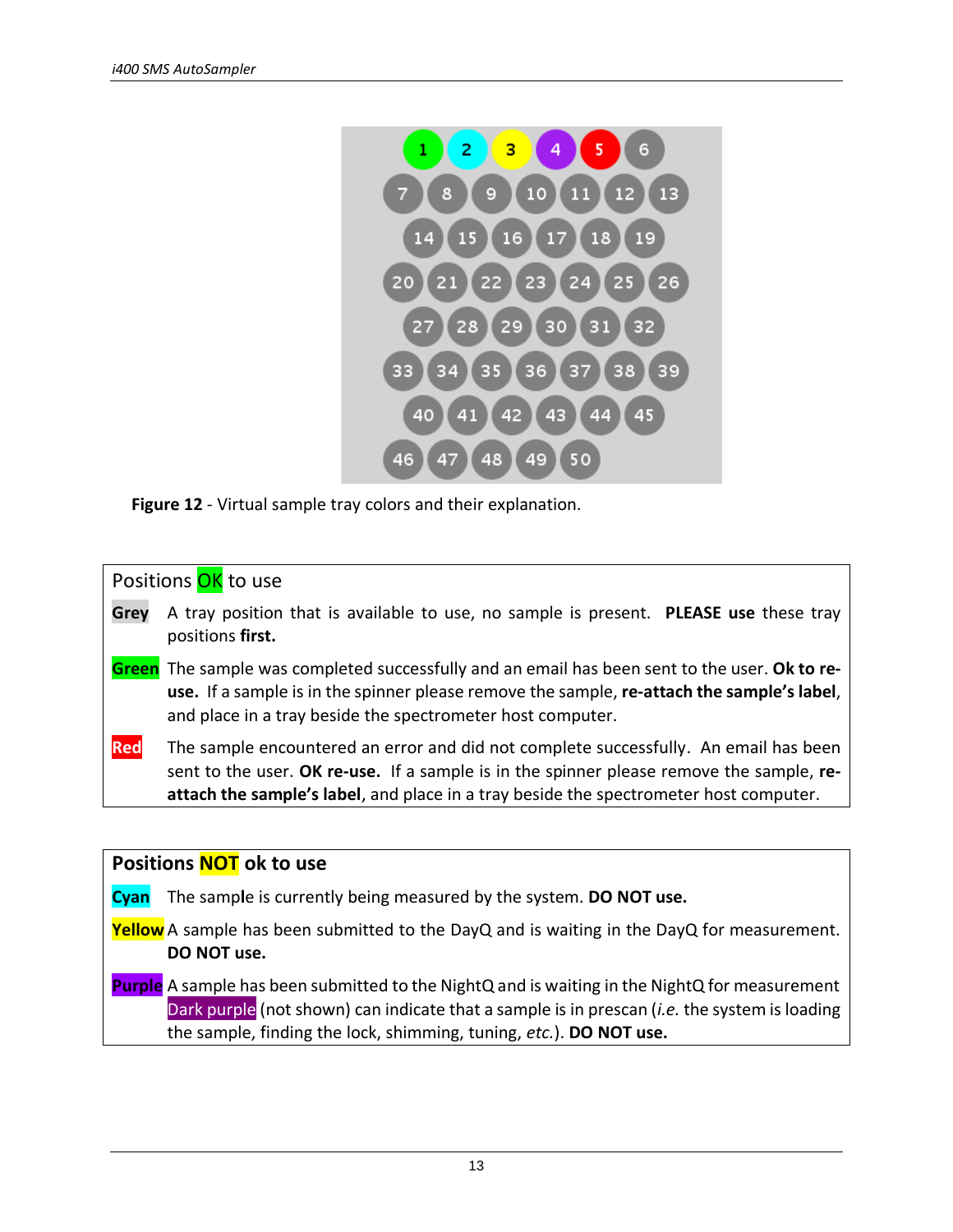### <span id="page-13-0"></span>Chapter 4 - Customizing experiments

All experiments can be customized however these must be done **BEFORE Submission** to the StudyQ. Please be sure you know what effect your planned changes will have on the spectrum. Please note

- $\blacksquare$ Time limitations (Chapter 2) cannot be changed
- Double-click the experiment that you would like to customize (Fig. 13).

|                                             | Experiment Selector<br>2D<br>1D<br>GCOSY                                                                | $\overline{P}$<br><b>GTOCSY</b> | experiment 4 has beer<br>Adding H1_1D to queue<br>Adding gHSQC_solvent |
|---------------------------------------------|---------------------------------------------------------------------------------------------------------|---------------------------------|------------------------------------------------------------------------|
|                                             | GMQF-COSY                                                                                               | <b>TROESY</b>                   |                                                                        |
|                                             | <b>GHSQC</b>                                                                                            | H1 Coupled GHSQC                |                                                                        |
|                                             | <b>GHMQC</b>                                                                                            | H1 Coupled GHMQC                |                                                                        |
| Double click here to<br>customize the gHSQC | <b>GHMBC</b>                                                                                            |                                 |                                                                        |
| experiment.                                 | Study Queue                                                                                             | $\overline{u} \times$           |                                                                        |
|                                             | <b>Reset and Exit</b><br>Submit Mode                                                                    |                                 |                                                                        |
|                                             | <b>P</b> new Sample<br>SampleInfo [Day: 16:53]<br>H1_1D_001_day [1:45]<br>gHSQC_solvent_001_day [13:08] |                                 |                                                                        |

**Figure 13** - Double click on the experiment of interest to customize.

- **Enter your changes on the command line or in the Acquire tab**
- Click on the **button** Save or Show time to check time requirements
- $\blacksquare$ Submit to desired StudyQ when the system allows sample submission
- Remember changing *nt* (number of transients) directly affects the experimental time and the signal-to-noise ratio but does not change resolution. Changing *ni (number of increments)* in 2D experiments also changes the experimental time and indirect dimension digitization.
	- The standard Agilent macro **time** can easily be used to adjust the experimental time. The **time** macro will change **nt** to fit the requested amount of time.

Usage of the macro  $\tan \omega$ , y) where x is in hours and y is in minutes, entering

#### **Example 1**

```
time(4,0)
```
This used on the VNMRJ command line will set **nt** such that the experimental time will be approximately 4 hours.

#### **Example 2**

time(y) where y is in minutes, entering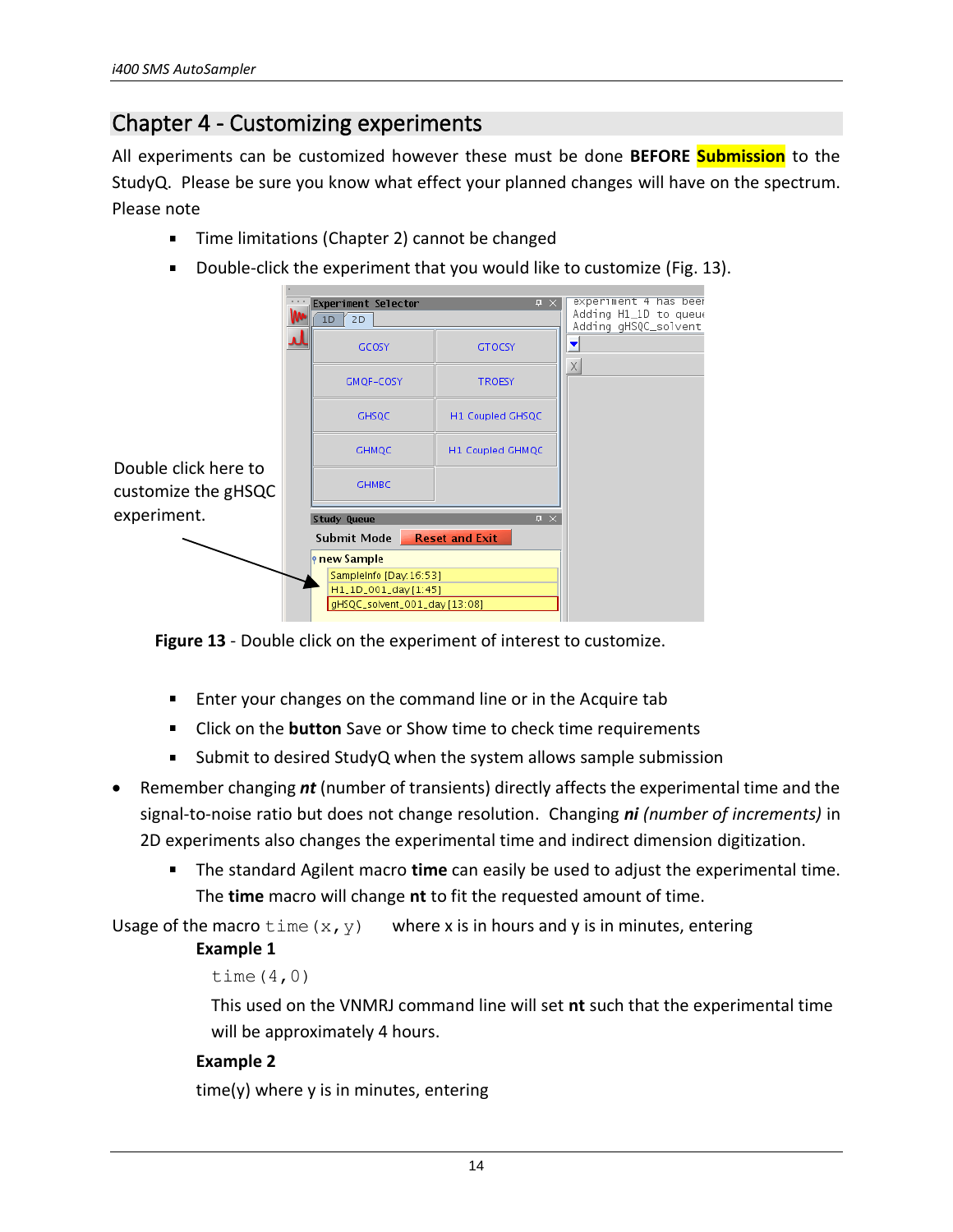time(30)

on the VNMRJ command line will set **nt** such that the experimental time will be approximately 30 minutes<sup>1</sup>.

- Individual experiments can reordered (left click the experiment and drag up or down in the study) and even deleted (drag to the trash) in submit mode.
- Click on the **Reset Study** button to start over or, if one wishes to cancel everything and exit out of submit mode click on the button Reset and Exit.

### <span id="page-14-0"></span>Chapter 5. Space on the autosampler

• There is no need to free up space in the StudyQ (in fact you can't\_**.** All sample positions can be used/reused if **a virtual tray position is** red, green, **or** grey

If a sample is present in the desired spinner position, remove the sample from the autosampler sample tray, re-attach the label from the spinner tray, and place it in the sample tray beside the spectrometer host computer so the user can reclaim.

### <span id="page-14-1"></span>Chapter 6 - Quick Autosampler Instructions

- 1. Select Operator from the login screen and enter password. Note the large number that appears on login screen. The number indicates the next available sample position for use. For example, a large number 5 indicates that sample position number 5 is the next available sample position.
	- a. After logging into the system, ensure that the recommended sample position or virtual tray position is colored grey, green or red in the virtual sample tray. **DO NOT** use sample positions that are colored cyan, yellow, or purple.
- 2. Select the spinner from the spinner tray with the same number as the virtual tray position that you have chosen (*e.g.*spinner 5). Attach your sample label to spinner position on spinner tray.
- 3. Insert your sample into the spinner and set the sample height using the sample depth gauge adjacent to the autosampler.
- 4. Place your sample with spinner in the sample tray adjacent to the autosampler using the corresponding sample tray position and spinner number (*i.e.* sample tray position 5, spinner

 $1$  Note that a single number will be interpreted as minutes, only X,Y is hours, mins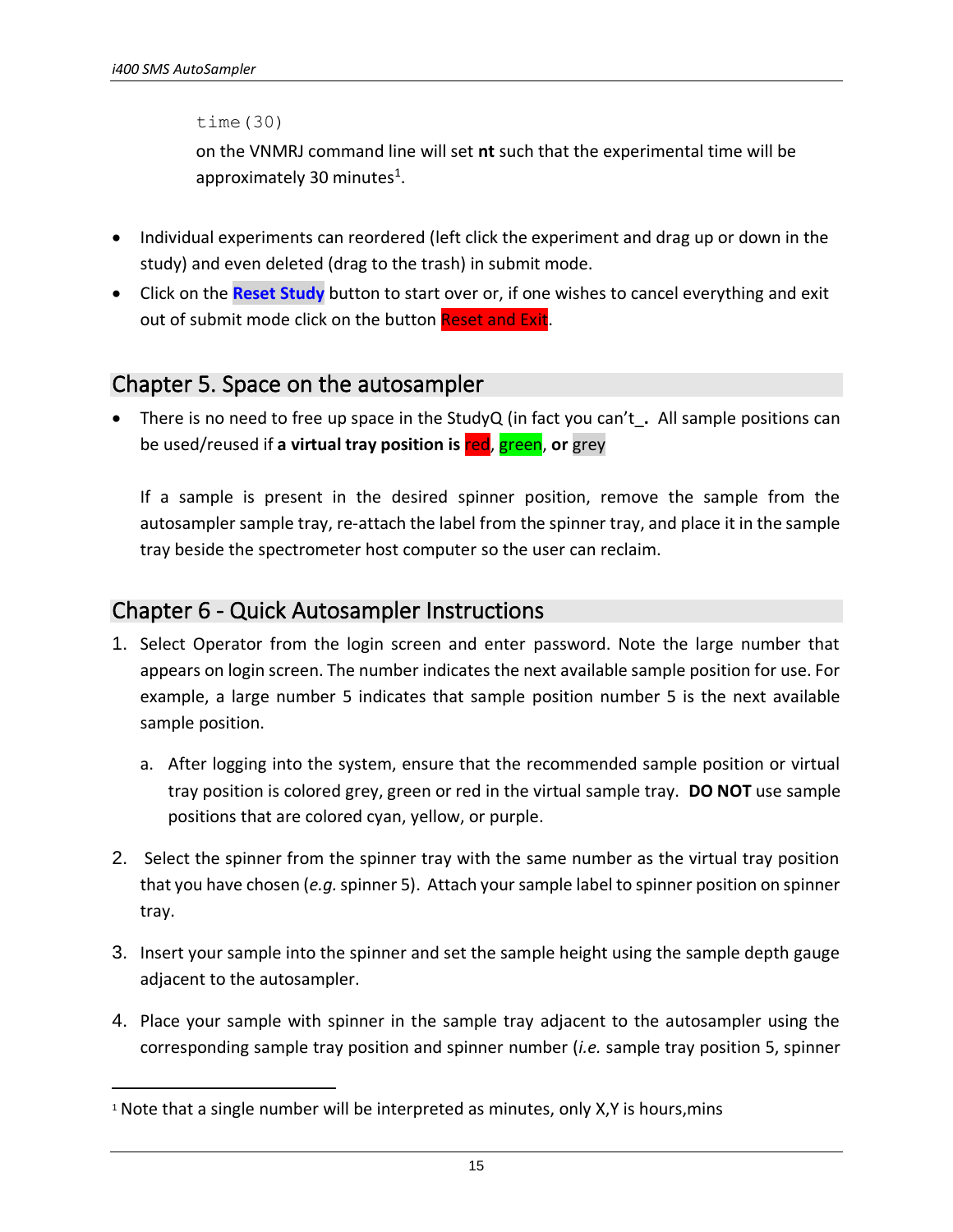number 5 corresponding to virtual tray position number 5). **DO NOT** place your sample directly below the autosampler's fingers.

- 5. Return to the spectrometer host computer and click on the corresponding virtual tray position such that it becomes highlighted (*i.e.* virtual tray position 5).
- 6. Click on the button Submit to DayQ or Submit to NightQ to enter submit mode.
- 7. Select desired experiments and make changes to the experiments as needed.
	- a. To make changes to the experiment double click on the experiment of interest, *i.e.* H1\_1D, and use the Acquire tab or the VNMRJ command to make changes.
- 8. Click on the button Submit to submit the study for acquisition.
- 9. Answer question that appears on the VNMRJ command line; enter you online reservation name or student ID.
- 10.A new window will appear, enter your sample name and select your solvent, click on the button OK to proceed or Cancel stop the submission process.
- 11.Click on the VNMRJ command line and press the enter key when finished.
- 12.Additional samples can be submitted for acquisition by repeating step 1 to 11.
- 13.Click on the button Switch Operator to return to the login screen.
- 14.Wait for email from system indicating successful completion of your sample and pick up your sample.
- 15.If your sample was the last sample that was measured by the i400 autosampler then it will remain in the magnet. To remove your sample click on the button Retrieve Sample. Your sample will be return to its original location.